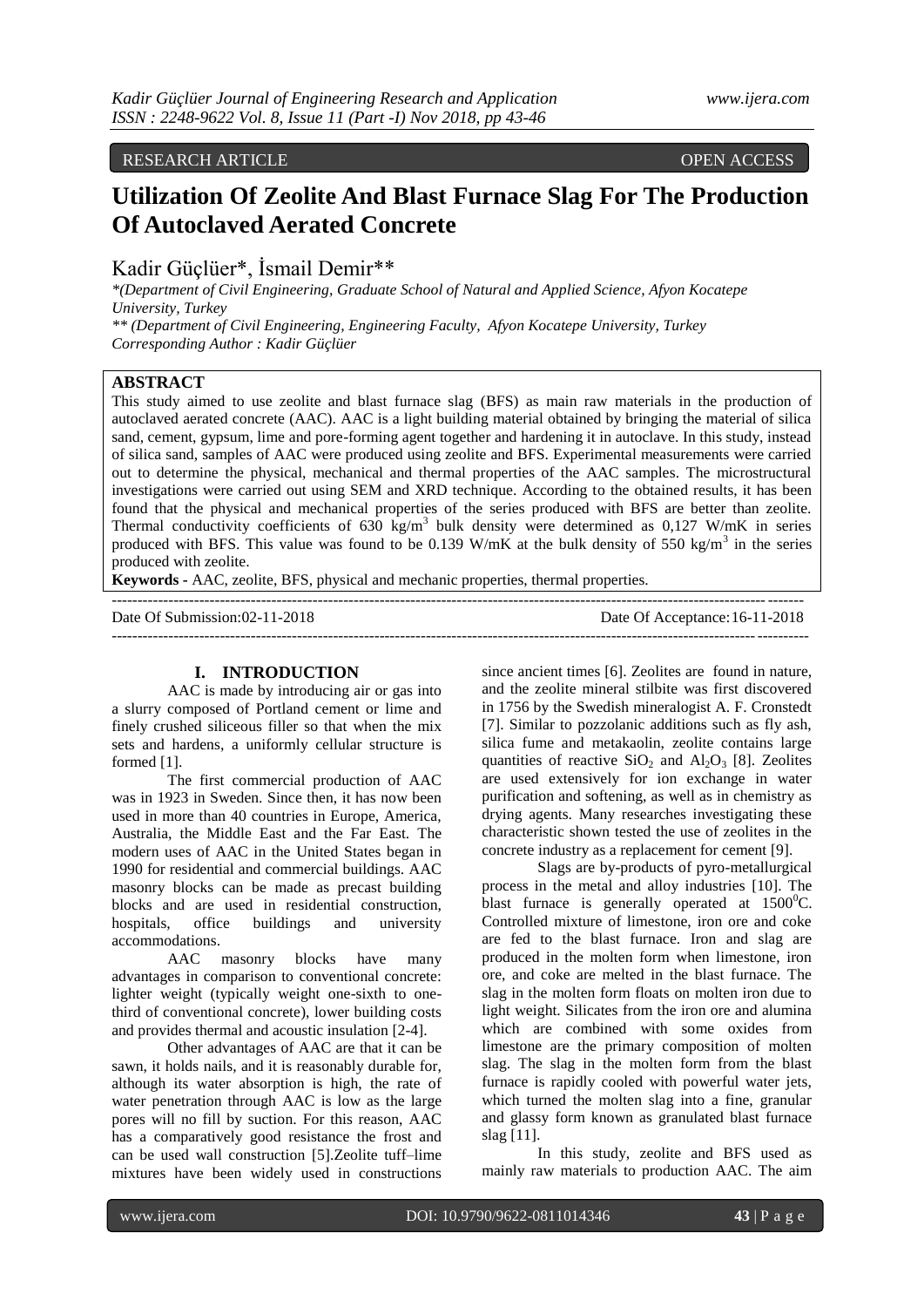of this work is to investigate the physical, mechanical, thermal and microstructural properties of the AAC produced from zeolite and BFS.

#### **II. MATERIALS AND METHODS**

The AAC samples were prepared by the following materials; zeolite, BFS, gypsum, lime, water, foaming agent (Al powder). Zeolite obtained from Manisa Gördes region in Turkey. BFS was obtained from OYAK corporation in Turkey. Cement was appropriate to the TS EN 197-1 CEMI 42,5 R. The chemical composition of cement, zeolite and BFS are given in Table 1**.** Zeolite, BFS and cement blaine fineness (BF) have  $2522 \text{ cm}^2/\text{gr}$ ,  $2695$  $\text{cm}^2/\text{gr}$  and 3074  $\text{cm}^2/\text{gr}$  respectively. Laser particle size distribution of the zeolite and BFS are given in Figure 1**.**



**Table 1**. Chemical composition of materials.

| Oxides<br>(Wt, 96) | <b>Zeolite</b> | 15 F 25 | Comont |  |
|--------------------|----------------|---------|--------|--|
| sio.               | 54             | 40.1    | 19.2   |  |
| AbO.               |                | 12.8    | .9.9.  |  |
| Fe,O,              | 0.35           | 0.9     | $-25$  |  |
| CaO                | 0.01           | 39.6    | 62.8   |  |
| MgO                | 0.06           |         | 3.42.  |  |
| $K2$ O             | 0.2            |         | 0.34   |  |
| Na <sub>2</sub> O  | 0.13           |         |        |  |

The diameter distribution of zeolite was determined as  $d_{10} = 5.054 \mu m$ ,  $d_{50} = 28.240 \mu m$  and  $d_{90}$ =103.200 μm and the diameter distribution of BFS was determined as  $d_{10} = 3.985$  μm,  $d_{50} = 17.635$ μm and  $d_{90}$ =42.623 μm.



**Fig. 2.** XRD analysis of zeolite



XRD analysis of the zeolite is given in Figure 2. The predominant mineral in the zeolite mineral composition is the clinoptilolite type zeolite mineral. The XRD analysis of the BFS was found to be amorphous. In particular, the hump region in the 2Ө 200 and 300 regions is amorphous. In addition, quartz peaks were observed in the material (Figure 3).

When producing mixtures, mineral materials, cement and gypsum, which were primarily used, were subjected to dry mixing. After the mixtures become homogenous, it was added to the water and the ingredients were mixed with the aid of the mixer. After the consistencies of the mixtures were ready, the mixture of quicklime and aluminium dust were added and mixed with a mixer for 1-2 minutes. The mixtures were then placed in preformed cube molds of 7 cm diameter to fill 2/3 of the mold height. The samples placed in the molds were left in the oven set at  $75^{\circ}$ C for 1 hour to continue their swelling and hardening.

The samples were then removed from the molds and cured for 8 hours under an 8 bar vapor pressure in an autoclave at  $172^0$ C, ready for physical and mechanical experiments. The bulk densities of the samples were measured by simply dividing the mass of the samples to their volumes. Bulk density have been determined by oven dry at  $105\pm5\degree C$  until samples tested reached constant weight, and compressive strength have been performed at loading rate of  $2.0 \pm 0.5$  kgf/cm<sup>2</sup>/s and on AAC samples. The mineralogical structure of the samples was investigated by XRD technique. SEM techniques were used to identify the microstructural properties. The thermal conductivity coefficient measurements on selected samples were made according to ASTM C 1113-90 [12]. Mixing ratios of AAC samples are given in Table 2.

| <b>Table 2.</b> Mixing ratios (by unit weight) (C: cement, |
|------------------------------------------------------------|
| Z: zeolite, S: blast furnace slag, G: gypsum, L: lime,     |
| $W^{\dagger}$ water Al aluminum                            |

| powder).       |      |  |     |                |     |     |        |
|----------------|------|--|-----|----------------|-----|-----|--------|
| Service.       |      |  |     | $\sim$         |     |     | $\sim$ |
| 21             | 0.8  |  |     | 0.3            | 0.3 | 3.0 | O. OO1 |
| $\mathbb{Z}2$  | 0.7  |  |     | 0.3            | 0.3 | 3.0 | 0.001  |
| zs             | O.6  |  |     | O.3            | 0.3 | 3.0 | 0.001  |
| <b>IBE SAL</b> | O.85 |  | 1.5 | 0.3            | 0.3 | 2.0 | 0.001  |
| <b>HF82</b>    | 0.7  |  | 1.5 | O <sub>A</sub> | O.3 | 2.0 | 0.001  |
| 191783         | O.6  |  | 1.5 | 0.3            | 0.3 | 2.0 | 0.001  |

# **III. RESULTS AND DISCUSSION**

The bulk density and compressive strength data of mixtures composed of different components are given in Fig. 4. It has been found that in all series, by the ratio of cement in the mixture decreases and the compressive strength decreases. High-cement ratio, brings more square regular cement paste means strength growth together. The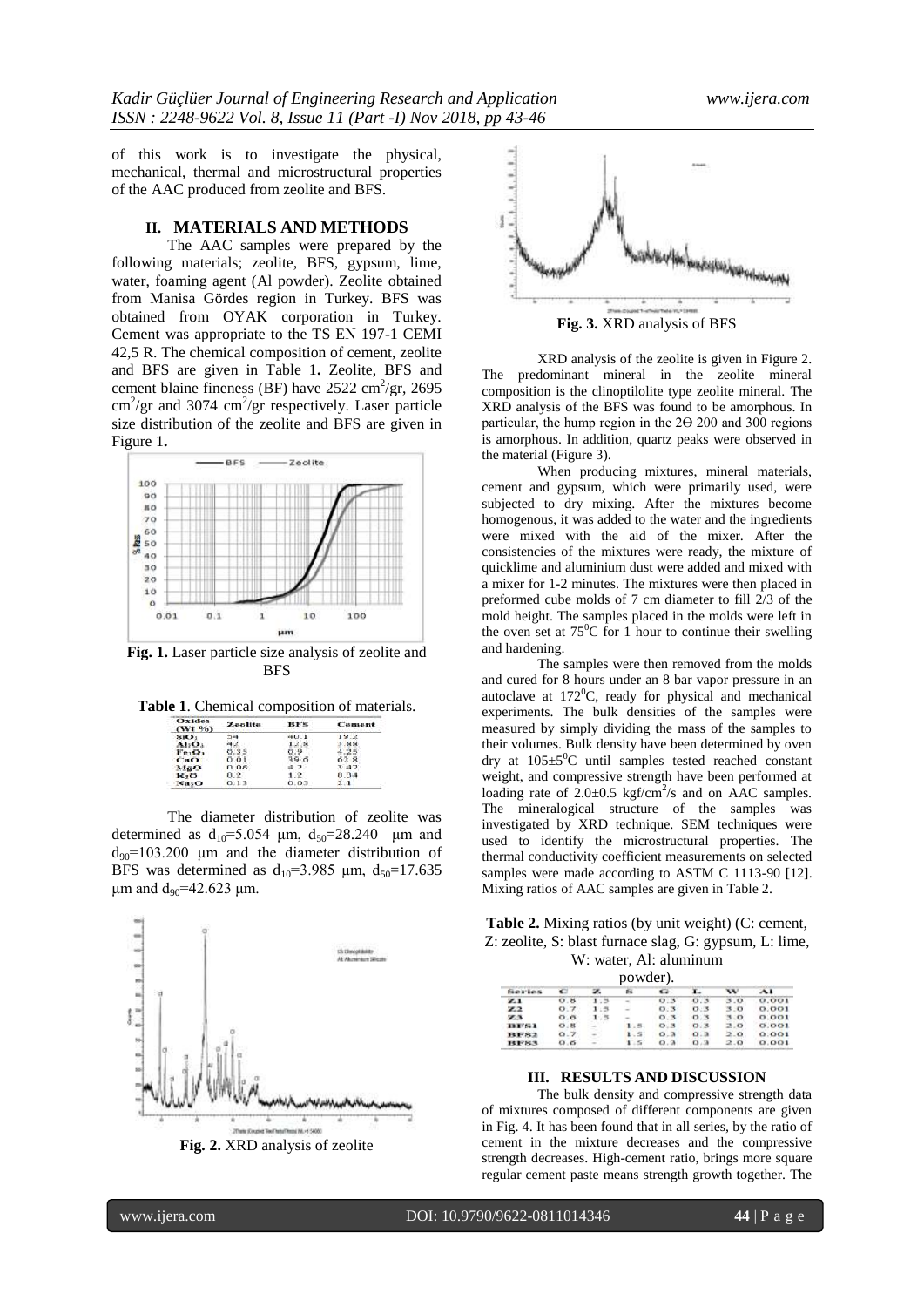.

compressive strength values of the samples produced with BFS are were higher than the compressive strength values of the samples produced with zeolite. BFS1 series of compressive strength 3.28 MPa, the bulk density 630  $kg/m<sup>3</sup>$  while Z1 series of compressive strength 1.40 MPa and the bulk density 550 kg/m<sup>3</sup> were determined.



Albayrak et al., [13], they found that the compressive strength values of AAC samples were 1.22- 1.34 MPa and bulk densities of 270-500 kg/m<sup>3</sup> respectively, with produced using zeolite. Karakurt et al., [14] reported that when silica sand and zeolite were displaced by 100%, they reached a unit weight of about 500 kg/m<sup>3</sup> and compressive strengths of 0.5-1.0 MPa. These data are similar to the results found in the literature. Compressive strength is closely related to its bulk density [15] which is mainly controlled by the dosage of aerating agent and the specific gravity of constituent materials [16].

In the case of produced from zeolite crystals, for example, dihydrated gypsum from the production process has been identified. However, the presence of the tobermorite phase, which reflects the well-developed CSH structure, has also been identified. The density of the tobermorite phase is at 420 cps (Fig. 5). Furthermore, the presence of the portlandite phase in the analysis is remarkable. This phase is thought to result from the hydration of CaO in the mixture and the early hydration of the  $C_3S$  phase from the main components of the cement. In addition to the formation of tobermorite, formation of the etrengite has also been observed. It is thought that  $C_3A's$ reaction result from the main components in the cement. The etrengite may be effective in early strenght, but may cause a decline in strength values in older ages.



In Figure 6, SEM images of tobermorite structures observed with produced from zeolite samples are given.



Fig. 6. SEM images of zeolite samples

XRD analysis of the sample produced with blast furnace slag is given in Fig. 7. In the mineralogical study, portlandite, xonotlite, CSH, gypsum, quartz and magnetite phases were found.



**Fig. 5.** XRD analysis of BFS samples

SEM analysis of the intense CSH structure is given in Fig. 8. The tobermorite phase observed in the other series was not found in these samples. The presence of the portlandite phase in the analysis is striking. This phase is thought to result from the hydration of CaO in the mixture and the early hydration of the  $C_3S$  phase from the main components of the cement.



Fig. 8. SEM images of BFS samples

The thermal conductivity coefficient studies were performed on the series with the highest compressive strengths. Measurements were made on samples with dimensions of 2x5x10 cm with a KEM QTM 500 instrument capable of measuring at a temperature range of  $-10$ ,  $+200^{\circ}\text{C}$  and a measurement range of 0.023-11.63 W/mK. The thermal conductivity coefficients of the samples were determined by taking three measurements from the front and back sides. The measured values of the samples and their averages were given in Table 3.